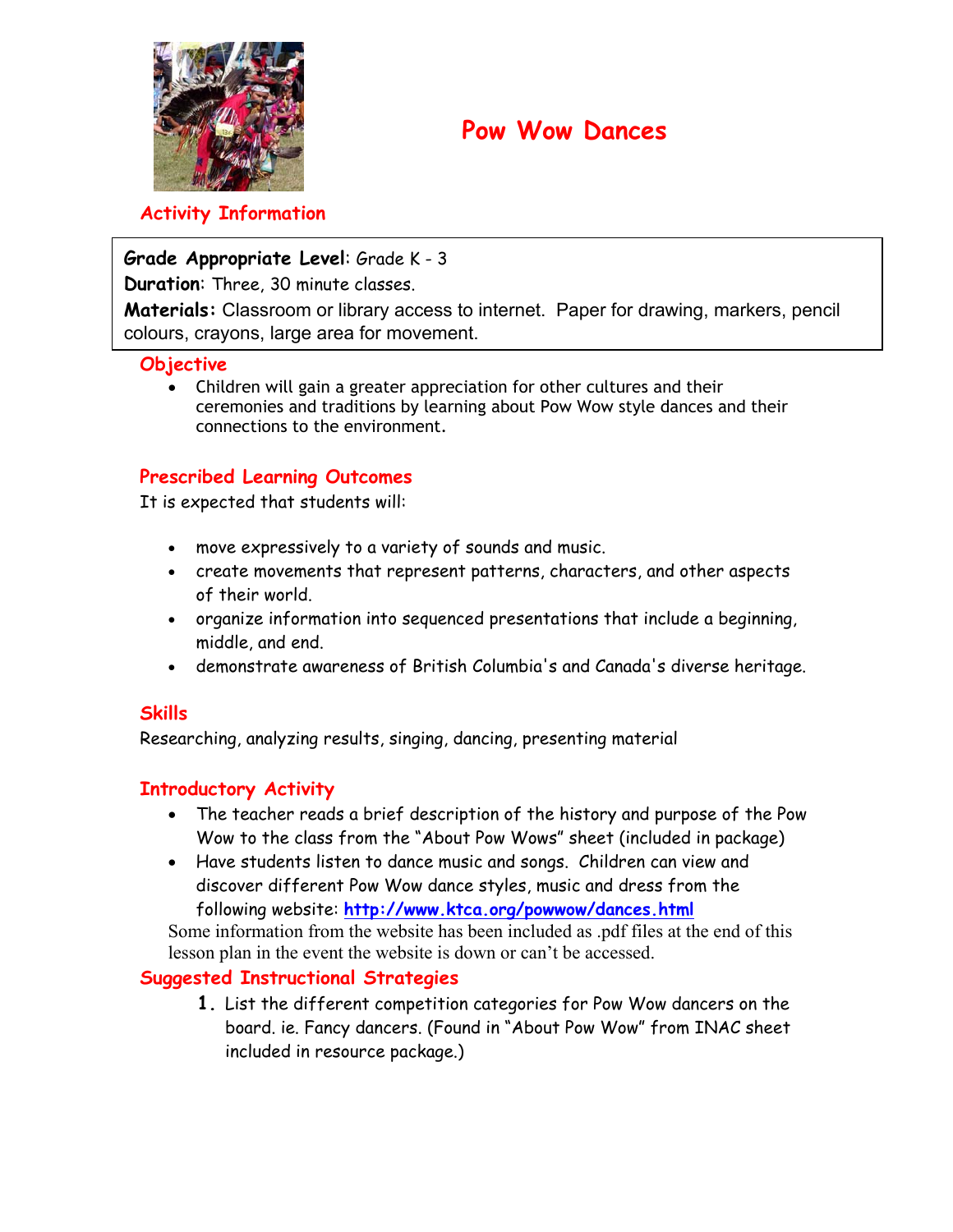- **2.** Dancers wear regalia with fringes of yarn or fabric on their aprons, capes, and leggings. Have children illustrate a dance outfit. They may also be encouraged to study how the dance outfits were made and dyed with tree barks and leaves. **<http://www.allfiberarts.com/library/dyeplants/blredcedar.htm> Some information about native plant dyes is included as .pdf files if the information on the website above can't be accessed.**
- **3.** In a large open space, gym or outdoors, encourage children to stomp their feet in a way that looks like they are flattening out grass on a field, as danced in the *Men's Grass dance*.
- **4.** Demonstrate by moving arms in a smooth, fluid motion, how the fringe on a dancers' outfit can look like grass swaying. Have children join in by moving arms like swaying grass. During some pow-wow dances, First Nations say they are making spiritual connections to the trees, rivers, grass and animals given by the Great Creator.

### **Suggested Assessment Strategies**

Students will present and describe their illustrations and research of aboriginal dancers and clothing to the class. Teacher will ask for the reason behind their dance selection.

## **Extension Activity Ideas**

- Invite a First Nations community member to present dance clothing and music to the class.
- Attend a Pow Wow with students as a field trip.

### **Cross-Curricular Interests**

Geography, History / Social Studies, Language Arts, Fine Arts, **Technology Suggested Links <http://www.ktca.org/powwow/dances.html> <http://www.inac.gc.ca> [http://www.schoolnet.ca/aboriginal/e/classroom\\_e.asp](http://www.schoolnet.ca/aboriginal/e/classroom_e.asp) <http://www.lafete.org/new/totem/framesE.htm> <http://www.tourismvictoria.com/Content/EN/1304.asp> <http://library.thinkquest.org/3081/terms.htm> - Pow Wow terminology <http://www.eagle.ca/~matink/themes/FirstNations/natives.html#CUL> <http://www.bcaafc.com/links.html> <http://racerelations.about.com/gi/dynamic/offsite.htm?site=http%3A%2F%2Fw> ww.powersource.com%2Fgallery%2Fpowwow%2Fdefault.html**

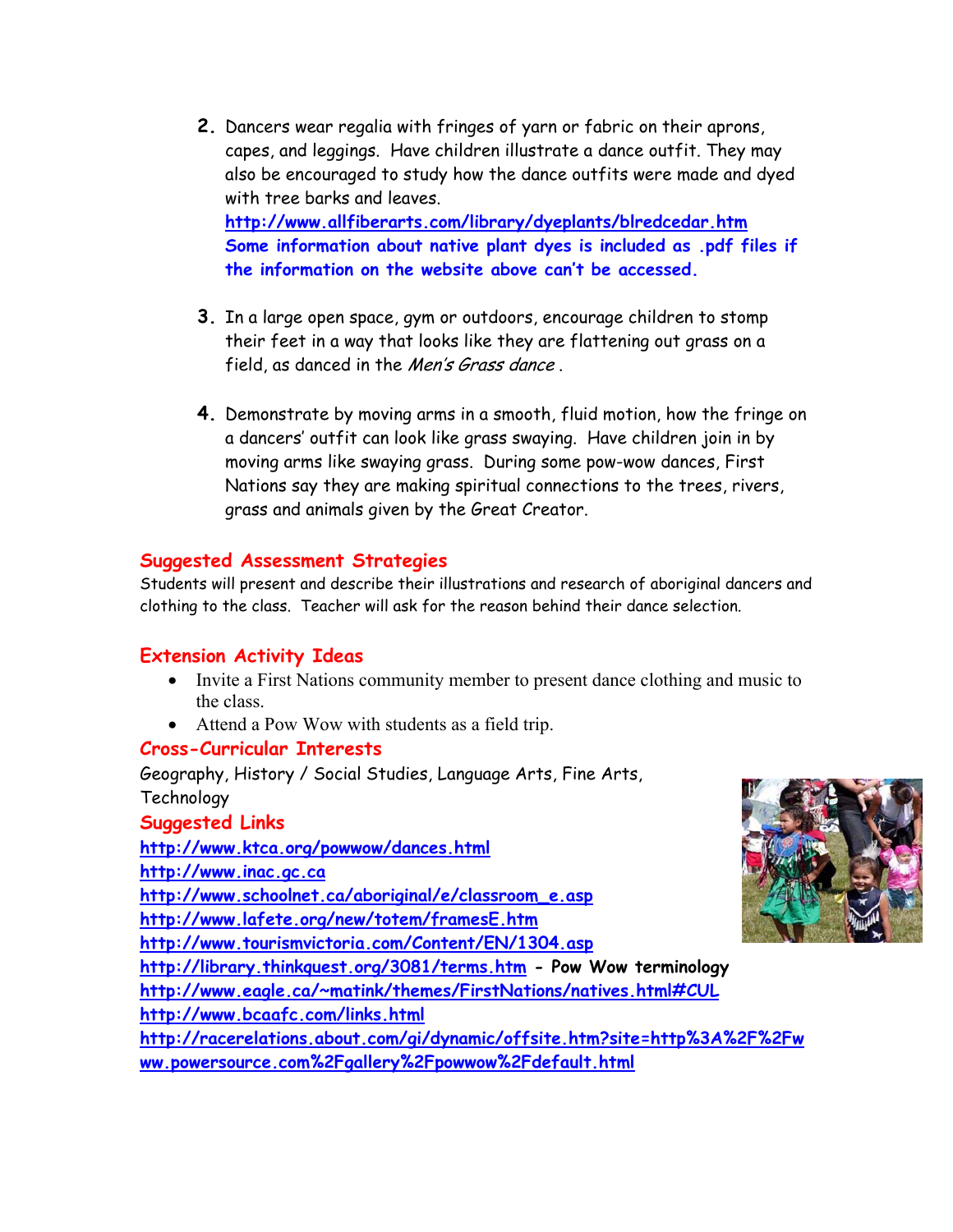**<http://www.southern.ohiou.edu/faculty/lucas/leaves.pdf> (Leaves, Fruit, Trees, Spiritual Messages of the Pow Wow)** 

Lesson plan provided by: **Fored BC**

Developed by: Audrey Perun, Education Services Coordinator

## **Additional Pow Wow Background,**

*excerpted from<http://www.bmcc.edu/Tools/discus/messages/51/NRgroup2.htm>*

Pow wow is derived from the Algonquian word "pau wau". It means, "He dreams". Although today's Pow wow retains some religious significance, this isn't as pervasive as it was in earlier times.

The white man perceived Indian dancing as a threat until the late 1800's and early 1900's, particularly those performed by the fierce Plains Indians. They saw all Indian dances as "war dances" and prohibited them.

The re-emergence of the Pow wow was related to the ceremonies instituted on reservations to honour the veterans returning home from the wars engaged in by the United States. These ceremonies were revitalized. Tribes joined together for the first time in this new pride. This led to intertribal Pow wows in which dances, songs, and other observances were shared.

Today the many different types of Pow wows held throughout the country also include selling or trading arts and crafts, and feasting on traditional Native American foods. Dance, however, remains the highlight of the Pow wow.

Today dances include Round Dances or Circle Dances, performed by facing the center of the pow wow arena in a circle. Dancers circle left with various styles of footwork while keeping time with the drum.

Straight dance is one of the oldest forms of Plains Indian dance, and involves straight posture while dancers primarily move up and down in fluid motion to the beat of the drum.

The slide or shuffle Dance is done to a double beat. Sometimes it is changed to a staggered beat and referred to as the Crow Hop, done by hopping to noticeably solid beats.

Solider Dances were developed after world war I to honour Veterans. The beat is similar to the Round dance, but is slower as time is kept to every other beat.

The Stomp Dance begins in a kneeling position as if scouting for an enemy, followed by a burst of dance. Dancers move forward to symbolize none retreating.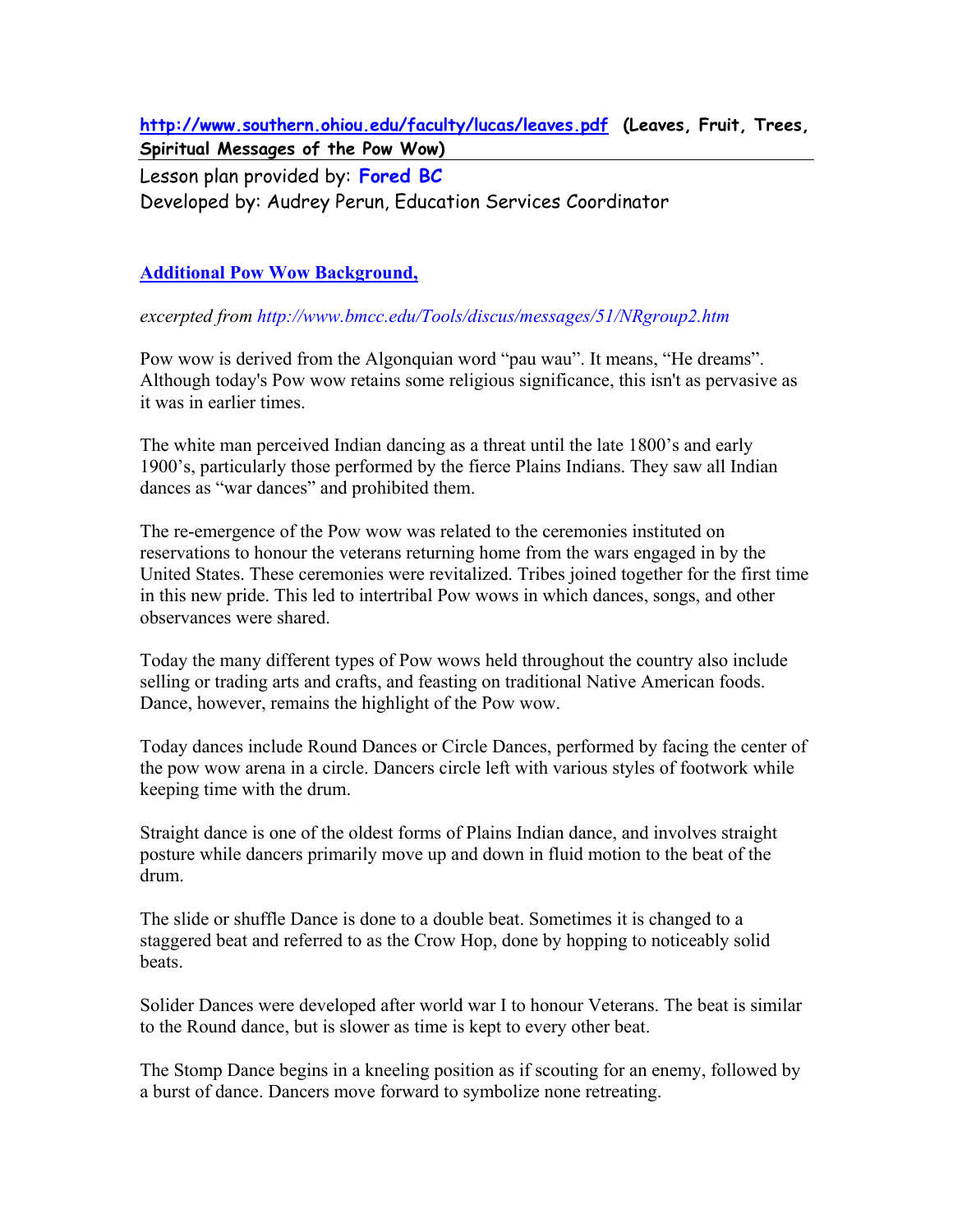The Grass Dance is one of the oldest dances and is still used in pow wow. Religious in nature, it evolved from warrior society dances. It portrays a warrior in search of a proper ceremonial place. The dancer moves in imitation of tall swaying prairie grass.

Dreams or visions were the basis of the Jingle Dress dance. The dress for this dance is fashioned with such items as small hawk bells, shells, or sewing thimbles to give it sound. The dance was originally used as medicine. Movements have undergone several transitions, and today's dancers twist their feet in unison to the right and left while moving sideways.

The Fancy Shawl Dance, one of the most popular dances with women today, originated with middle aged tribal women, and eventually spread to younger women. As it evolved, shawls were added. Today, the body and shawl are kept in harmony with the drum beat.

These and other dances can be seen at the hundreds of pow wow held throughout the country.

The pow wow is a living cultural expression of song, dance, and art which brings people together, and through the drum, reminds us of our connection to Mother Earth.

There are also two types of pow wows; the traditional pow wow, where everyone who participates receives something through a "give away" or gifts or money from the sponsor of the top two or three dancers in each category. These competition pow wows attract singers and cancers from many places and is, in fact, a way of life for many people during the summer time.

Pow wows are a time to put differences aside and to celebrate traditions; mostly it is the time to celebrate life. A Pow Wow strengthens an entire race of people. To be Anishinabe is to be proud; to know who you are, and where you came from.

## **Additional Background sheets to follow include:**

**-Cedar dye info for pow wow dance** 

**- Native american plants used for dyeing** 

- **Pow Wow Men's traditional dance**
- **Men's grass dance**
- **Women's traditional dance**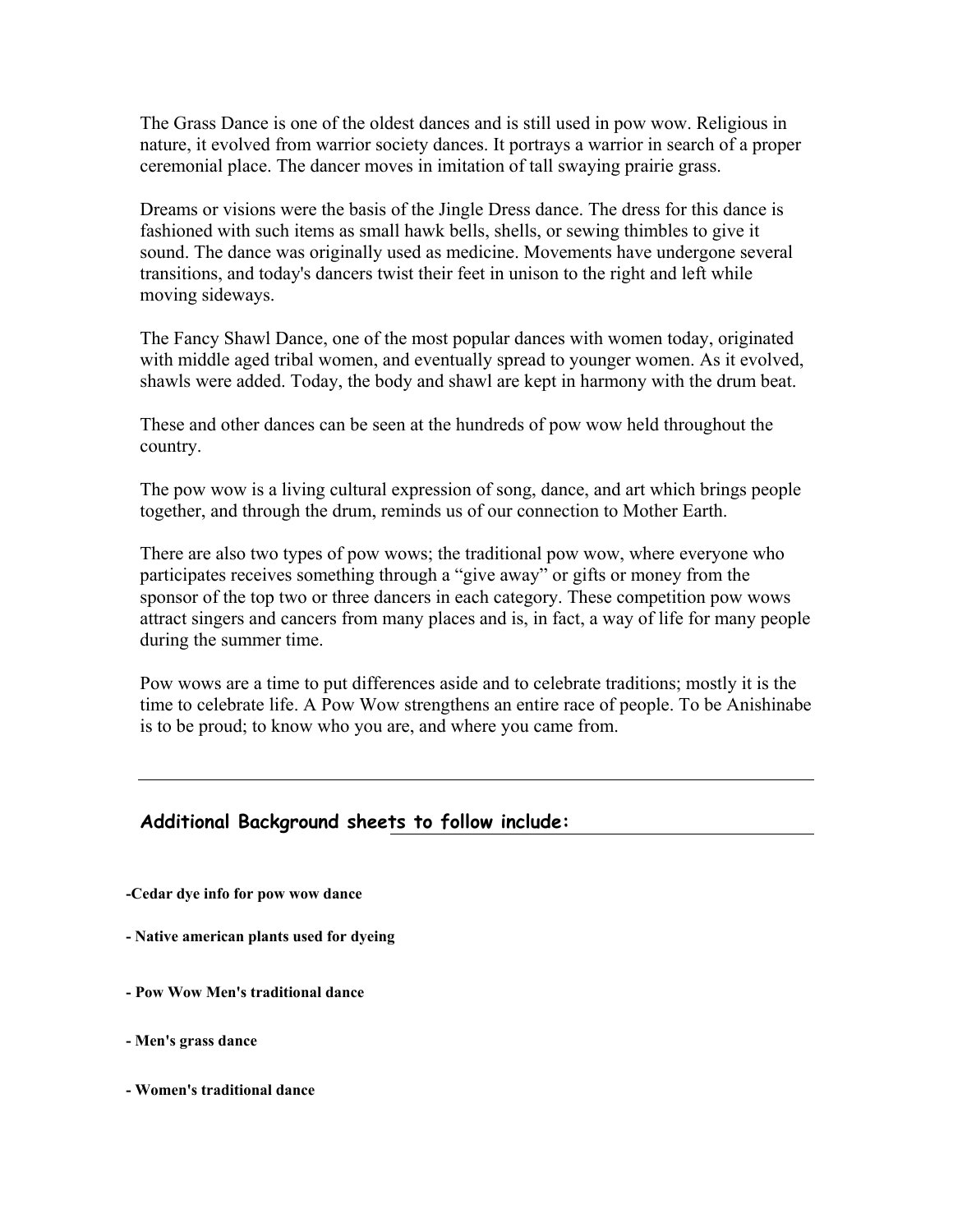NativeTech: Native American Technology and Art **Indigenous Plants & Native Uses in the Northeast**

## **RED CEDAR**

(Juniperus virginiana)



**Medicine:** Twigs boiled together and stones (or brewed into tea) for Rheumatism. ceremony a sacred wood, known as a medi-Native Americans say the tree was blood-stained by an wicked magician. The wood is burned only for ceremony, and the smoke is believed to drive away negative influence.

**Technology:** Inner bark strips are pealed from the tree. Strips may be split into fine lacings and ties. Cedar strips were also used to weave storage bags and finely twined mats. Cedar strips also make a red dye. Cedar wood was splint into planks for use in lining birch bark canoes. Chippewa used cedar bows for bedding material.

| $<<-$    | ->>         |
|----------|-------------|
| Previous | <b>Next</b> |
| Plant    | Plant       |

Return to Plants Gathered in the Northeast

Return to Gathering Walk

Plant Bibliography and Books to Order On-line



Explore other areas of NativeTech...

**Text and Graphics © 1994 - 2004 Tara Prindle unless otherwise cited.**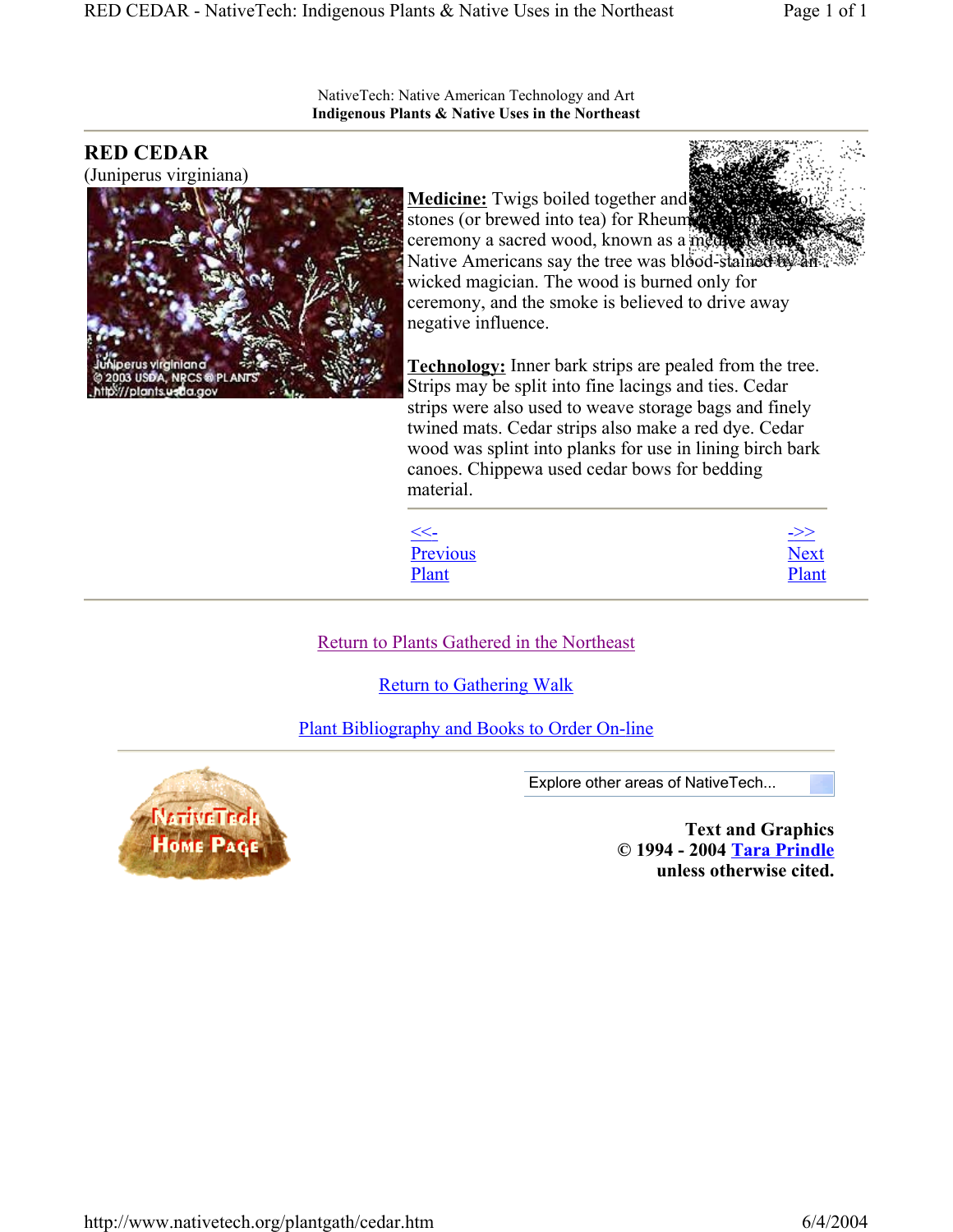## **Thuja plicata Western Red Cedar - Dye Plants**

The Western Red Cedar - Thuja plicata, is British Columbia's provincial tree. It grows to heights of over 50 metres tall. The bark is grey to reddish brown and has an aromatic wood, with glossy yellow/green leaves.

#### **Related Resources**

- Natural Dyeing
- **Information**
- Natural Dye Plants
- References • Bookstore

Most tree barks will produce some type of dye, due to the tannins that are in the bark. To extract the dye does take some time as the bark needs to soak in water for a day or two, prior to dyeing.

I am fortunate to have several large red cedar trees on our property. I pulled a few strips of bark from each tree and chopped them into small pieces. I soaked the bark chips in water overnight. If you don't have red cedars growing in your back yard, try obtaining some cedar bark mulch (that hasn't been leached) from a gardening shop.

The following day I filled a dyepot with hot water and put the bark mixture into the dyepot. I let the dye mixture simmer for a few hours on low heat.

Then I put clean fleece that had been processed in an Alum mordant, into the dyepot. I let the mixture simmer for about 2-3 hours, on low heat. The wool only had a hint of colour in it. So I then let it simmer for another few hours. It was a bit darker by then. I turned off the heat, and left the mixture to sit overnight in the dyepot.

The next morning, the wool had dyed to a pleasing, soft shade of honey.

Pictures

Some more pictures of my dye project.

### How to Dye with Red Cedar Bark

A recipe using Red Cedar bark to dye wool.

### Ecological Impact of Cedar

The Western Red Cedar acts as an anchor for other trees and plants, securing them in the soil and providing shade and a wind break. They provide shelter for birds and smaller animals throughout the year, protecting them against rain and snow.

### Natural History

Local First Nations people called the Red Cedar the "Tree of Life" because it was used for making baskets and clothing, ropes, fish traps, canoes and other articles.

### Western Red Cedar Fact Sheet

This page has a good description of how to identify this tree, along with closeup photos.

Cedar Basketry Basketry Guide, Susi Nuss has cedar basketmaking tips and techniques.

Sources & Reference Materials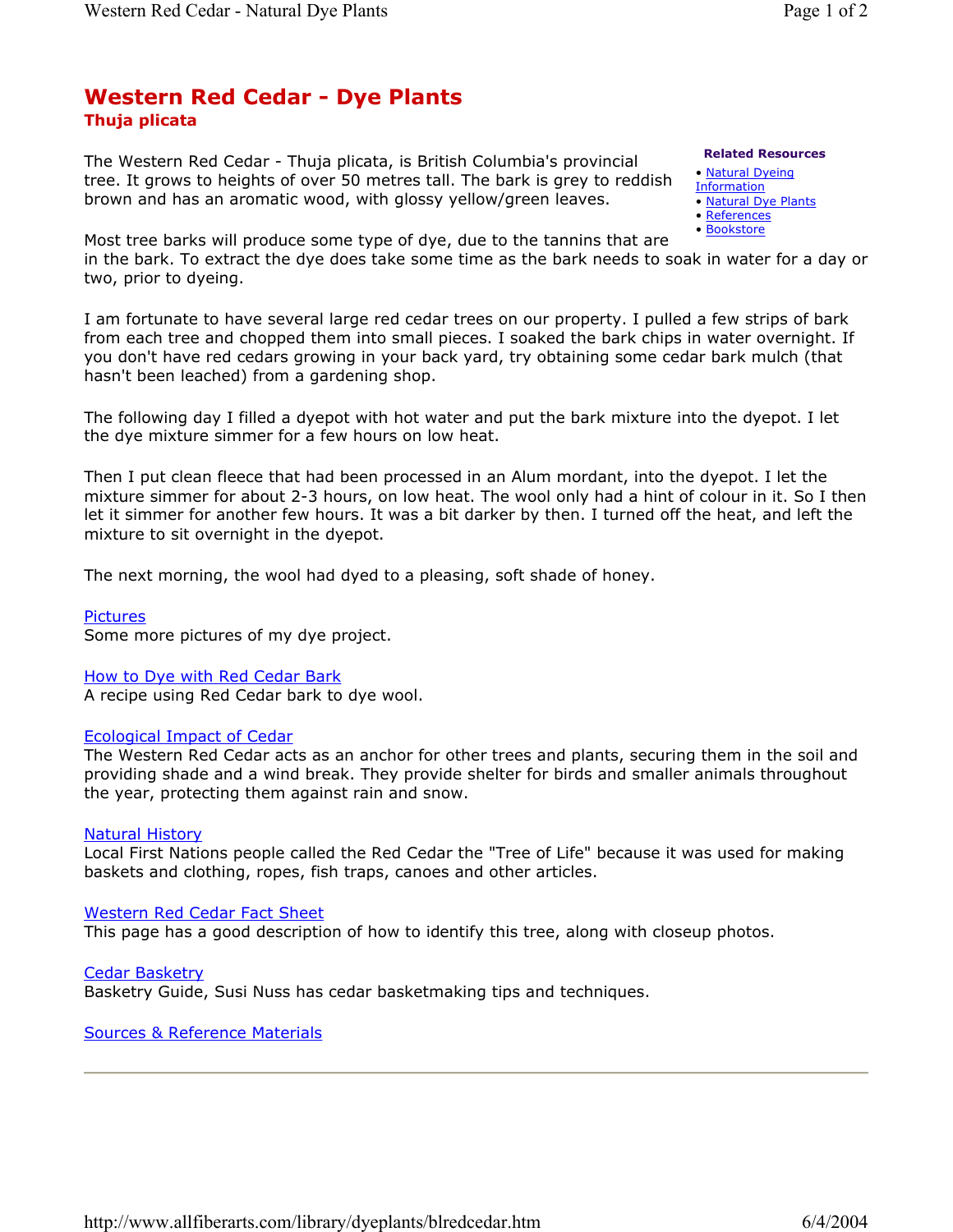### ZZZCHATSTAT1ZZZ

## ZZZNEWSLETTERSIGNUP1ZZZ

Request a **Reprint Previous Frevious** Draft Library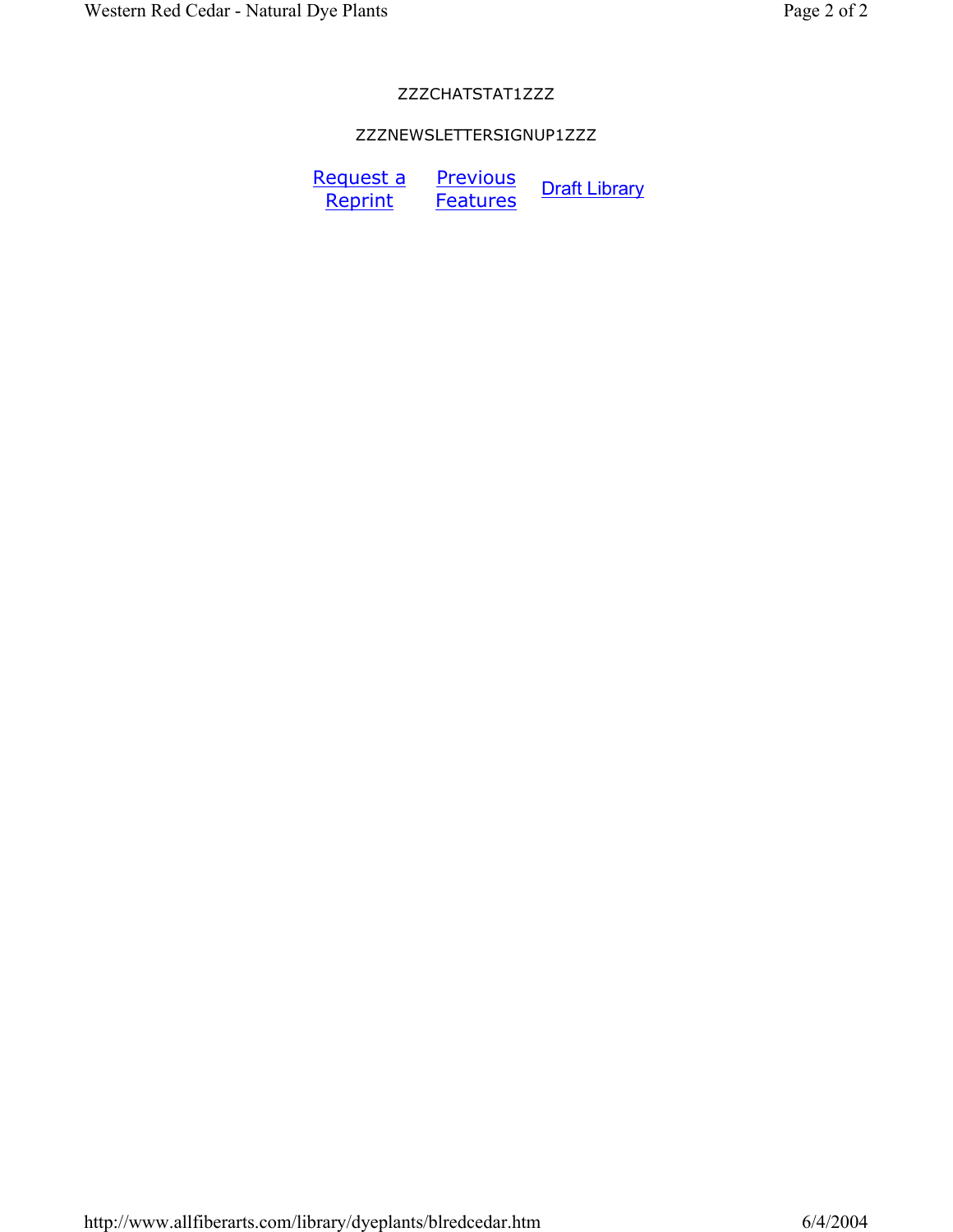



# **MEN'S TRADITIONAL DANCE**



This is the oldest form of dance in the Indian culture. The regalia is often thought to represent the animals that the Creator put on the earth. The movements tell of warrior actions-hunting, stalking the game, battling an enemy. The regalia is a very per sonal expression of creativity and artistry. While there is no prescribed look, several elements might reflect items worn by early warriors: a breast plate made of animal bones or shell for protection against arrows; a neck choker for protection against k nives; ankle bells or jingling hooves; or a shield made of hide and decorated with important tribal symbols. Often a traditional dancer will wear a single bustle containing eagle feathers, which are considered sacred to the Indian people. The eagle flies the highest and carries the prayers of the people to the Creator. Eagle feathers are traditionally awarded for feats of bravery or accomplishment.

[View *Wacipi PowWow*] [Back to *The Dances*] [Back to *PowWow*] [Back to*The Tube*]

© 1995, Twin Cities Public Television.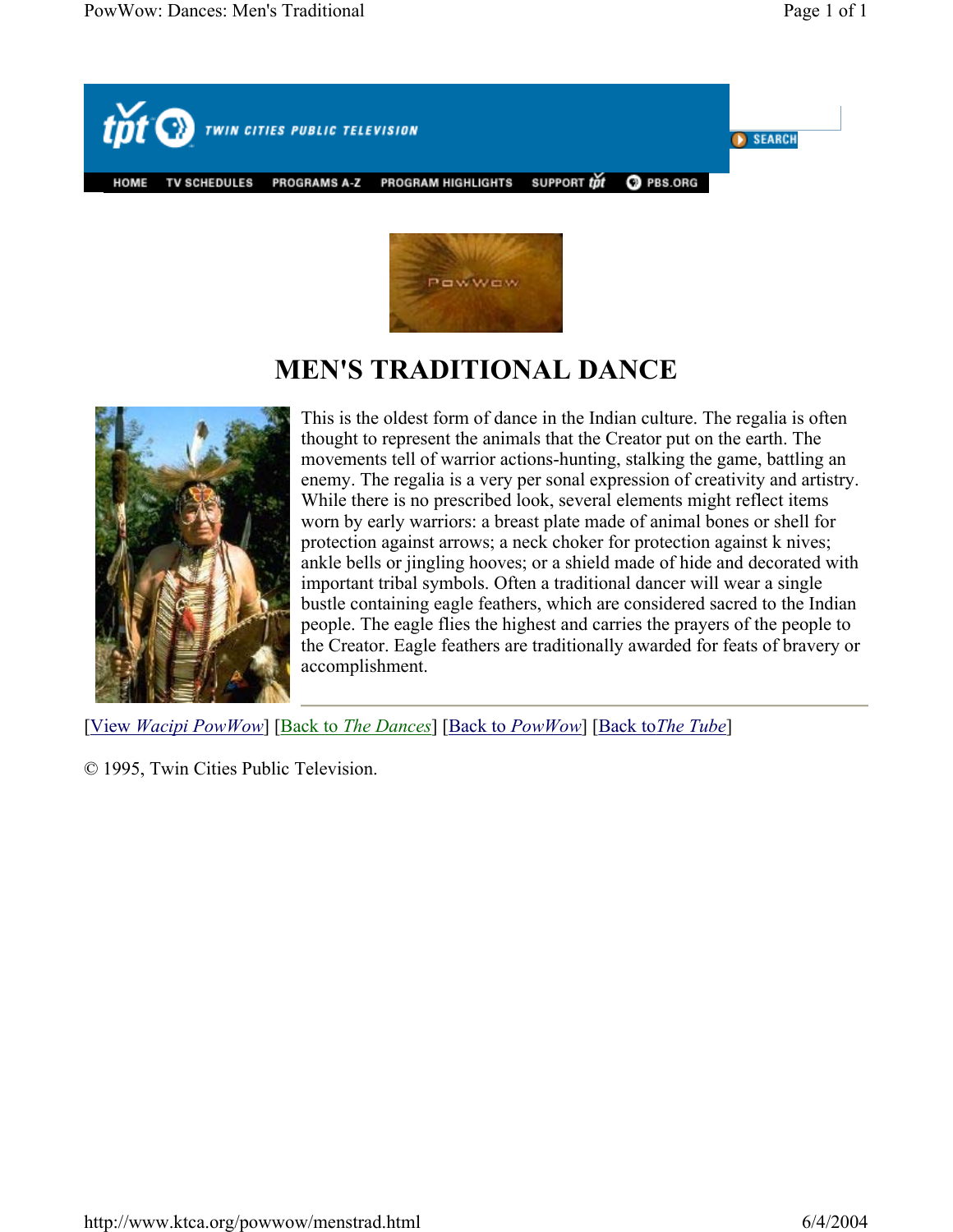



# **MEN'S GRASS DANCE**



Several stories about the beginnings of the grass dance are told. One tells of the grass dance coming from the movements of the early scouts seeking a site. The grass being high in new areas, the scouts would dance in a special way to flatten the grass an d make it acceptable for a new camp or meeting site. The grass dance movements also reflect warrior movements such as stalking the game or enemy and fighting the enemy (including one movement representing one of the warrior's legs being staked and unable to move and battling with this leg in a held position). The grass dance is often said to reflect the need for balance in life; each movement that is danced on one side must be repeated by the other side. Some people talk of the grass dance as a gift from the Creator to celebrate joy. There is rich lore surrounding this dance. The regalia for the dance is comprised of long strands of yarn, ribbon or fabric attached to a base outfit to represent grass or in some theories the scalps of enemies. A headdress c alled a roach is worn. The roach has two feathers attached in such a way that they rock or

twirl as the dancer moves. As in all the dances, the dancer must move with the beats of the drum ending with both feet on the ground on the final beat.

[View *Wacipi PowWow*] [Back to *The Dances*] [Back to *PowWow*] [Back to*The Tube*]

© 1995, Twin Cities Public Television.